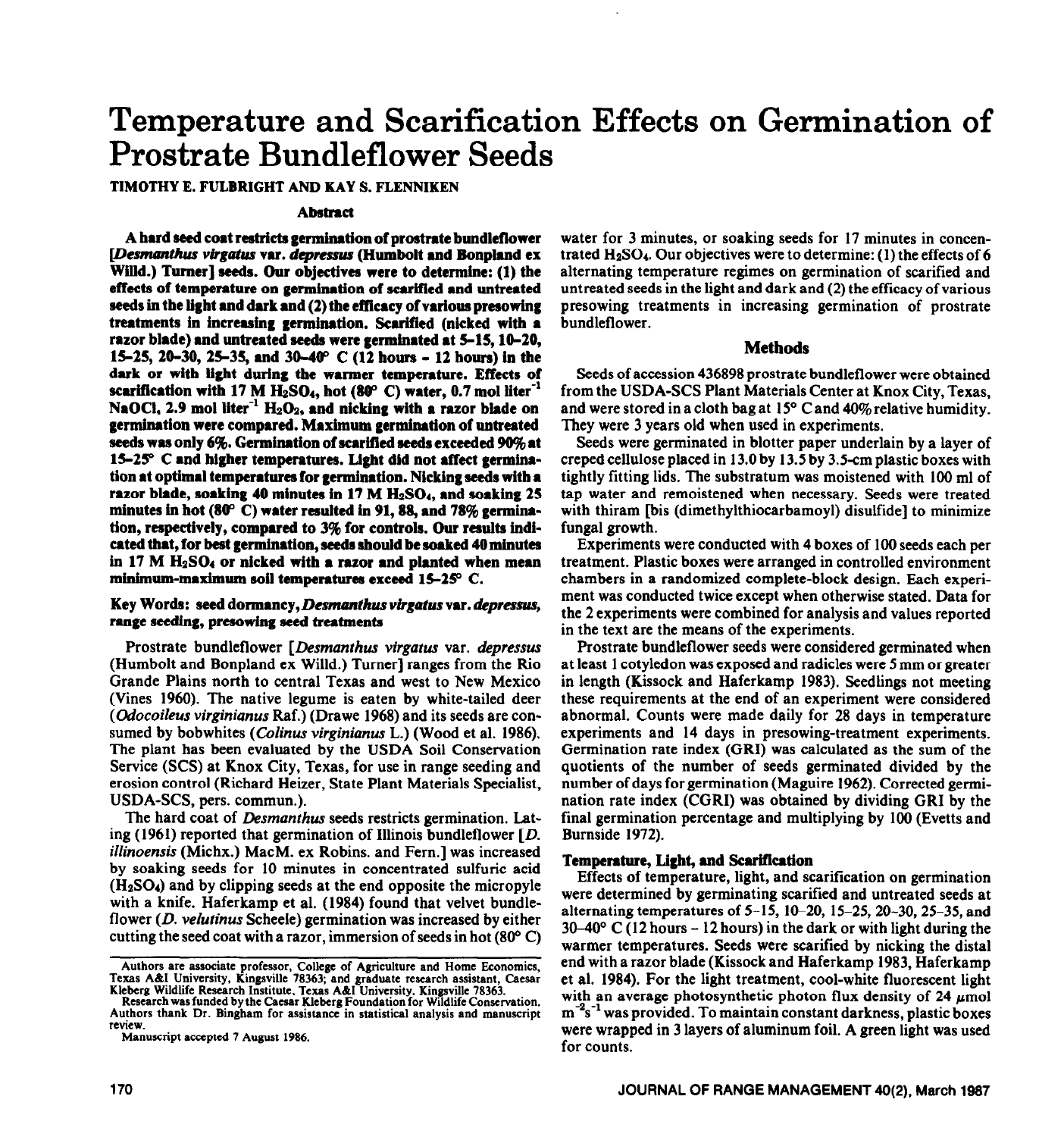Table 1. Effects of 6 alternating (12 hours–12 hours) temperatures (° C), light (12 hours daily), and scarification (nicked with a razor blade) on percentage mean germination and standard deviations, corrected germination rate index (CGRI), and percent abnormal seedlings of prostrate bundleflower<sup>1</sup>.

|                            |             | Temperature |             |           |           |           |  |
|----------------------------|-------------|-------------|-------------|-----------|-----------|-----------|--|
| Seed treatments            | $5 - 15$    | $10 - 20$   | $15 - 25$   | $20 - 30$ | $25 - 35$ | $30 - 40$ |  |
| Percent germination        |             |             |             |           |           |           |  |
| Light                      |             |             |             |           |           |           |  |
| Scarified                  | 3(1.8)      | 67(14.8)    | 94(3.4)     | 95(1.8)   | 96(2.4)   | 92(2.4)   |  |
| Untreated                  | 0           | 2(0.8)      | 4(2.4)      | 6(2.6)    | 5(1.5)    | 6(2.9)    |  |
| Dark                       |             |             |             |           |           |           |  |
| Scarified                  | 18(11.3)    | 81(6.6)     | 91(5.0)     | 95(1.9)   | 93(3.0)   | 93(4.0)   |  |
| Untreated                  | 0           | 2(2.1)      | 4(2.3)      | 5(1.2)    | 5(1.6)    | 4(2.3)    |  |
| CGRI                       |             |             |             |           |           |           |  |
|                            |             |             |             |           |           |           |  |
| Light                      |             |             |             |           |           | 64(11.7)  |  |
| Scarified                  | 5(2.4)      | 14(2.2)     | 30(1.3)     | 53(6.0)   | 50(1.0)   |           |  |
| Untreated                  | 0           | 12(3.5)     | 18(10.2)    | 29(10.6)  | 26(3.5)   | 36(14.4)  |  |
| Dark                       |             |             |             |           |           |           |  |
| Scarified                  | 6(1.0)      | 17(2.1)     | 27(1.1)     | 50(15.3)  | 38(4.1)   | 59(10.5)  |  |
| Untreated                  | 0           | 10(3.1)     | 14(4.3)     | 25(5.8)   | 26(11.9)  | 20(15.1)  |  |
| Percent abnormal seedlings |             |             |             |           |           |           |  |
| Light                      |             |             |             |           |           |           |  |
| Scarified                  | 16(11.1)    | 5(3.0)      | 1(0.6)      | 1(0.8)    | 1(0.7)    | 1(1.2)    |  |
| Untreated                  | $<$ I( 0.7) | $<$ 1( 0.5) | <1(0.5)     | <1(0.5)   | <1(0.4)   | <1(0.4)   |  |
| Dark                       |             |             |             |           |           |           |  |
|                            |             |             |             |           |           |           |  |
| Scarified                  | 23(8.8)     | 3(1.6)      | 3(1.4)      | 1(0.7)    | 1(0.8)    | 1(1.0)    |  |
| Untreated                  | 0           | 1(0.7)      | $< I($ 0.5) | 1(0.8)    | 1(1.1)    | 1(1.0)    |  |

**~Values arc means and standard deviations (in parentheses ), n = 8.** 

Response curve analysis was used to determine the relationship between temperature and germination (Snedecor and Cochran 1967). Analysis of variance was used to determine if significant differences existed between light and scarification treatment means within each temperature. An arcsine transformation was used on percent germination and abnormal seedling data for analysis.

# Table 2. P- and R<sup>2</sup> values for response curve analyses of the relationship between percent germination, corrected germination rate index (CGRI), and percent abnormal seedlings and temperature for prostrate bundleflower.  $R<sup>2</sup>$  values are for the quadratic model when it was significant *(P*<0.05); otherwise values are for the linear model<sup>1</sup>.

#### Resowing **Treatments**

Seeds were: (1) soaked 0, 20, 40, 60, and 80 minutes in concentrated (17 M) sulfuric acid  $(H_2SO_4)$  (Young et al. 1981); (2) soaked 20, 40, 60, and 80 minutes in hot water  $(80^{\circ}$  C) (Kissock and Haferkamp 1983, Haferkamp et al. 1984); (3) soaked 0, 15,30,45, and 60 minutes in 0.7 mol liter $^{-1}$  sodium hypochlorite (NaOCl), (4) nicked through the coat with a razor blade (Kissock and Haferkamp 1983, Haferkamp et al. 1984); and (5) soaked 0, 15, 30,45, and 60 minutes in 2.9 mol liter<sup>-1</sup> hydrogen peroxide  $(H_2O_2)$  (Stidham et al. 1980). Seeds were rinsed 5 minutes with tap water after soaking. These experiments were conducted once with 4 replications of 100 seeds per box.

Response curve analysis was used to predict the optimum level of each presowing treatment. The optimum level of each treatment was then compared in a final experiment to determine the presowing treatment most effective in enhancing germination.

Data from the final experiment were analyzed by analysis of variance (Snedecor and Cochran 1967). Tukey's test was used at the 0.05 level to identify significantly different means when significant *F* values were found (Kleinbaum and Kupper 1978). An arcsine transformation was used on percent germination and abnormal seedling data for analysis.

#### **Results**

# **Temperature, Light, and Scarification**

Scarified and untreated seeds exhibited a quadratic response to temperature for percent germination in the light and in the dark (Tables 1 and 2). Germination of scarified seeds exceeded 90% at  $15-25^{\circ}$  C and higher temperatures. Maximum germination of untreated seeds was only 6%.

CGRI of scarified and untreated seeds increased with increasing temperature in the light and dark (Tables 1 and 2). Maximum CGRI of scarified seeds was at 30-40" C. CGRI was 13 times

# **JOURNAL OF RANGE MANAGEMENT 40(2), March 1987** 171 **171**

|                               | Treatment |           |           |           |  |
|-------------------------------|-----------|-----------|-----------|-----------|--|
|                               |           | Light     | Dark      |           |  |
|                               | Scarified | Untreated | Scarified | Untreated |  |
| Percent germination           |           |           |           |           |  |
| Linear                        | $0.01$    | $0.01$    | < 0.01    | $0.01$    |  |
| Quadratic                     | $0.01$    | $0.01$    | < 0.01    | $0.01$    |  |
| $R^2$                         | 0.93      | 0.71      | 0.85      | 0.72      |  |
| CGRI                          |           |           |           |           |  |
| Linear                        | $0.01$    | $0.01$    | $0.01$    | $0.01$    |  |
| Quadratic                     | 0.03      | 0.13      | 0.25      | $0.01$    |  |
| $\mathbb{R}^2$                | 0.90      | 0.64      | 0.75      | 0.53      |  |
| Percent abnormal<br>seedlings |           |           |           |           |  |
| Linear                        | $0.01$    | 0.63      | $0.01$    | 0.14      |  |
| <b>Ouadratic</b>              | $0.01$    | 0.21      | < 0.01    | 0.63      |  |
| R <sup>2</sup>                | 0.69      | 0.01      | 0.76      | 0.05      |  |

<sup>1</sup> Data for percent germination and percent abnormal seedlings were arcsine transformed.

**higher** at 30-40" C than at 5-15' C for scarified seeds in the light.

Percent germination was similar  $(P>0.05)$  in the light and dark at 15-25° C and warmer temperatures (Tables 1 and 3). The light  $\times$ scarification interaction was significant ( $P<0.01$ ) at 5-15 and lO-20° C. At these temperatures, percent germination of scarified seeds was higher in the dark than light, whereas germination of untreated seeds was similar. For CGRI, the light  $\times$  scarification interaction was significant ( $P<0.05$ ) only at 10-20° C. CGRI of scarified seeds was higher in the dark than light, while that of untreated seeds was higher in the light. At other temperatures CGRI was similar ( $P > 0.05$ ) in the light and dark except at 30-40 $^{\circ}$ C where it was lower in the dark.

Percent germination and CGRI of scarified seeds exceeded  $(K<sub>0.01</sub>)$  that of untreated seeds under all temperature and light conditions (Tables 1 and 3). Scarified seeds exhibited 13-41 times higher percent germination than untreated seeds. At temperatures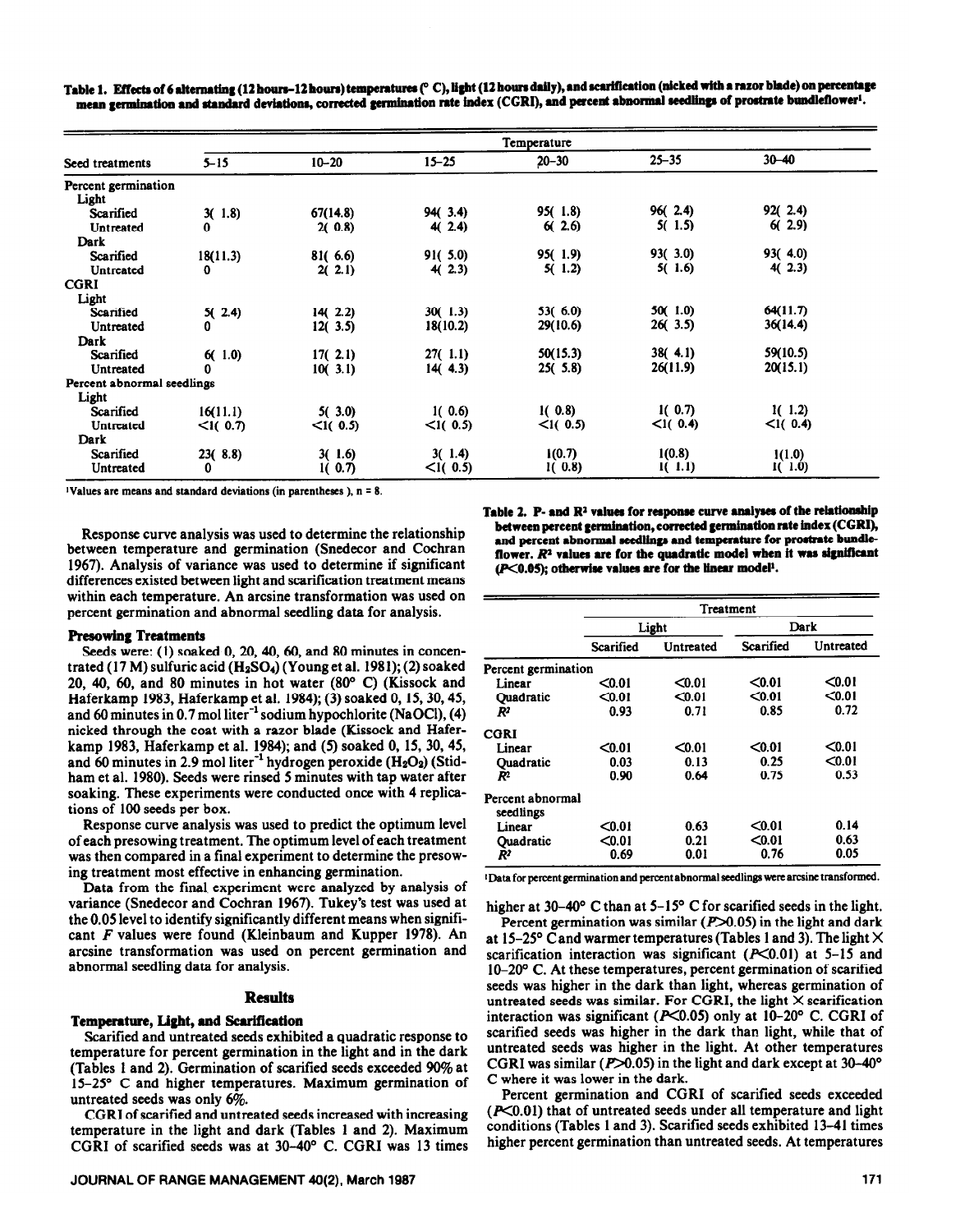Table 3. P- values for the analysis of variance of the effects of light (12 hours daily) and scarification (nicked with a razor blade) on percent germination, corrected germination rate index (CRRI), and percent abnormal seedlings of prostrate bundleflower for each temperature (° C)<sup>1</sup>.

|                            | Temperature |           |           |                   |                                  |           |
|----------------------------|-------------|-----------|-----------|-------------------|----------------------------------|-----------|
| Seed treatment             | $5 - 15$    | $10 - 20$ | $15 - 25$ | $20 - 30$         | $25 - 35$                        | $30 - 40$ |
| Percent germination        |             |           |           |                   |                                  |           |
| Light $(L)$                | $0.01$      | < 0.01    | 0.48      | 0.62              | 0.36                             | 0.88      |
| Scarification (S)          | $0.01$      | $0.01$    | $0.01$    | < 0.01            | < 0.01                           | $0.01$    |
| <b>LXS</b>                 | < 0.01      | < 0.01    | 0.26      | 0.51              | 0.37                             | 0.23      |
| <b>CGRI</b>                |             |           |           |                   |                                  |           |
| Light $(L)$                | 0.21        | 0.65      | 0.11      | 0.20              | 0.06                             | 0.03      |
| Scarification (S)          | < 0.01      | $0.01$    | < 0.01    | 10.0              | < 0.01                           | $0.01$    |
| <b>LXS</b>                 | 0.21        | 0.03      | 0.71      | 0.94              | 0.08                             | 0.18      |
| Percent abnormal seedlings |             |           |           |                   |                                  |           |
| Light (L)                  | 0.19        | 0.71      | 0.11      | 1.00 <sub>1</sub> | 0.08                             | 0.07      |
| Scarification (S)          | < 0.01      | < 0.01    | $0.01$    | 0.12              | 0.03                             | 0.02      |
| <b>LXS</b>                 | 0.07        | < 0.01    | 0.03      | 0.78              | $\overline{\phantom{a}}$<br>0.97 | 0.58      |

**'Data for percent** germination and percent abnormal seedlings were arcsine transformed.

above 15-2S" C, germination of scarified seeds was 1.5 to 3 times more rapid than that of untreated seeds.

Scarification increased ( $P<0.05$ ) the percent abnormal seedlings at all temperatures except 20-30° C (Tables 1 and 3). For scarified seeds, the percentage abnormal seedlings was highest at lower temperatures (Tables 1 and 2). Averaged across light treatments, there were 20 times more abnormal seedlings at S-15" C than at 20-30° C. Cotyledons extended through the nicked portion of seeds at 5-15' C, but radicles did not reach 5 mm in length. Poor radicle development probably resulted because seedling vigor was low at this temperature. For untreated seeds, there was no significant  $(P>0.05)$  relationship between percent abnormal seedlings and temperature. Percent abnormal seedlings did not differ significantly  $(P>0.05)$  between light and dark (Tables 1 and 3).

#### **Presowing Treatments**

Prostrate bundleflower germination was not increased by soaking seeds in 0.7 mol liter<sup>-1</sup> NaOCl and 2.9 mol liter<sup>-1</sup>  $H_2O_2$  (data not shown). Soaking seeds in hot  $(80^{\circ} \text{ C})$  water for 0, 20, 40, 60, and 80 minutes resulted in 3,87,75,17, and l%germination, respectively,  $(y = 2.450 + 8.117x - 0.217x^2 + 0.001x^3, R^2 = 0.96, P < 0.01$ . Soaking seeds in 17 M  $H<sub>2</sub>SO<sub>4</sub>$  for 0, 20, 40, 60, and 80 minutes resulted in 3, 98,99,95, and 90% germination, respectively (y = 4.496 + 7.054x -  $0.151x^2+0.001x^3$ ,  $R^2 = 0.98$ ,  $P<0.01$ ). Predicted optimum duration of soaking for the hot water and H2SG4 treatments was 25 and 40 minutes, respectively.

Table 4. Effects of soaking in hot (80°C) water for 25 minutes, soaking in 17 MH<sub>2</sub>SO<sub>4</sub> for 40 minutes, and nicking with a razor blade on germina**tion of prostrate bundleflower seeds et 28-39 C (12 hours with darkness - 12 bourn witb ligbty.** 

| Treatment | Percent<br>germination | <b>CGRI</b>     | Percent abnormal<br>seedlings |
|-----------|------------------------|-----------------|-------------------------------|
| Control   | 3a                     | 31a             | 0a                            |
| Hot water | 78Ъ                    | 42 <sub>b</sub> | lab                           |
| $H_2SO_4$ | 88bc                   | 46b             | 4b                            |
| Nicked    | 91c                    | 41b             | la                            |

<sup>1</sup>Values are means and standard deviations (in parentheses), n = 8. Means in a column **followed by the same** letter arc **not significantly different at the 0.05 level according to Tukcy's test.** 

Germination of seeds soaked 25 minutes in hot water and 40 minutes in  $H_2SO_4$  was compared to that of seeds nicked with a razor and untreated in a final experiment. Nicking and soaking seeds in  $H<sub>2</sub>SO<sub>4</sub>$  produced similar ( $P > 0.05$ ) results; however, percent germination of nicked seeds was higher ( $P<0.05$ ) than that of seeds soaked in hot water (Table 4). CGRI was similar among presowing treatments. Although H2SO4 scarification resulted in a higher percentage of abnormal seedlings than other treatments, the number was low.

#### **Discussion**

May, June, and September are peak rainfall months in south Texas (Gould 1975). Planting before peak rainfall periods should aid in establishment of prostrate bundleflower and temperatures during these months should be within the optimum range for germination.

Planting scarified seeds when soil temperature are below IO-20° C may result in considerable abnormal germination. Planting under these conditions should be avoided because the quantity of viable seed will be lower when conditions become more favorable for germination.

Optimal temperatures for prostrate bundleflower germination are apparently higher than those for Illinois bundleflower. Town**send and** McGinnies (1972) found that germination of Illinois bundleflower was 93% at 5-20" C (12 hours-12 hours) but was less than 35% at 15-25 and 20-35 $^{\circ}$  C. Conversely, germination of velvet bundleflower was much higher at 10-20, 15-25, and 20-30° C than at 5-15" C (Haferkamp et al. 1984).

Methods effective in increasing germination of other *Desmartthus* species (nicking seeds, soaking in H<sub>2</sub>SO<sub>4</sub>, and soaking in hot water) also increased germination of prostrate bundleflower. Results indicated that nicking the seeds and soaking in 17 M  $H<sub>2</sub>SO<sub>4</sub>$  are the most effective treatments. For large lots of seeds, scarifying with  $H_2SO_4$  would be more practical than nicking.

#### **Literature Cited**

Drawe, D.L. 1968. Mid-summer diet of deer on the Welder Wldlife Refuge. J. Range Manage. 21:164-166.

- **Evetts,** L.L., **and O.C. Burnelde. 1972.** Germination and seedling development of common milkweed and other species. Weed Sci. 20:371-378.
- **Gould, F.W. 1975.** Texas plants: a checklist and ecological summary. Texas Agr. Exp. Sta. MP/585 (Rev.). Texas A&M Univ., College Station, Texas.
- Haferkamp, M.R., D.C. Kissock, and R.D. Webster. 1984. Impact of **presowing seed treatments, temperature, and seed coats on germination of velvet bundleflower.** J. Range Manage. **37:185-188.**
- Kissock, D.C., and M.R. Haferkamp. 1983. Presowing seed treatment and temperature effects on germination of *Engebnania pinnattjida* and *Indigofora miniata* var. *leptosepala.* J. Range Manage. 36~94-97.

**Klelnbeum, D.G., end L.L. Kupper. 1978.** Applied regression analysis and other multivariable methods. Duxbury Press, North Scituate, Mass.

Lating, J. **l%l.The** biology of *Desmanthus illinoensis.* **Ecology** 42~487-493.

**Maguire, J.D. 1962.** Speed of germination-aid in selection and evaluation for seedling emergence and vigor. Crop Sci. 2:176177.